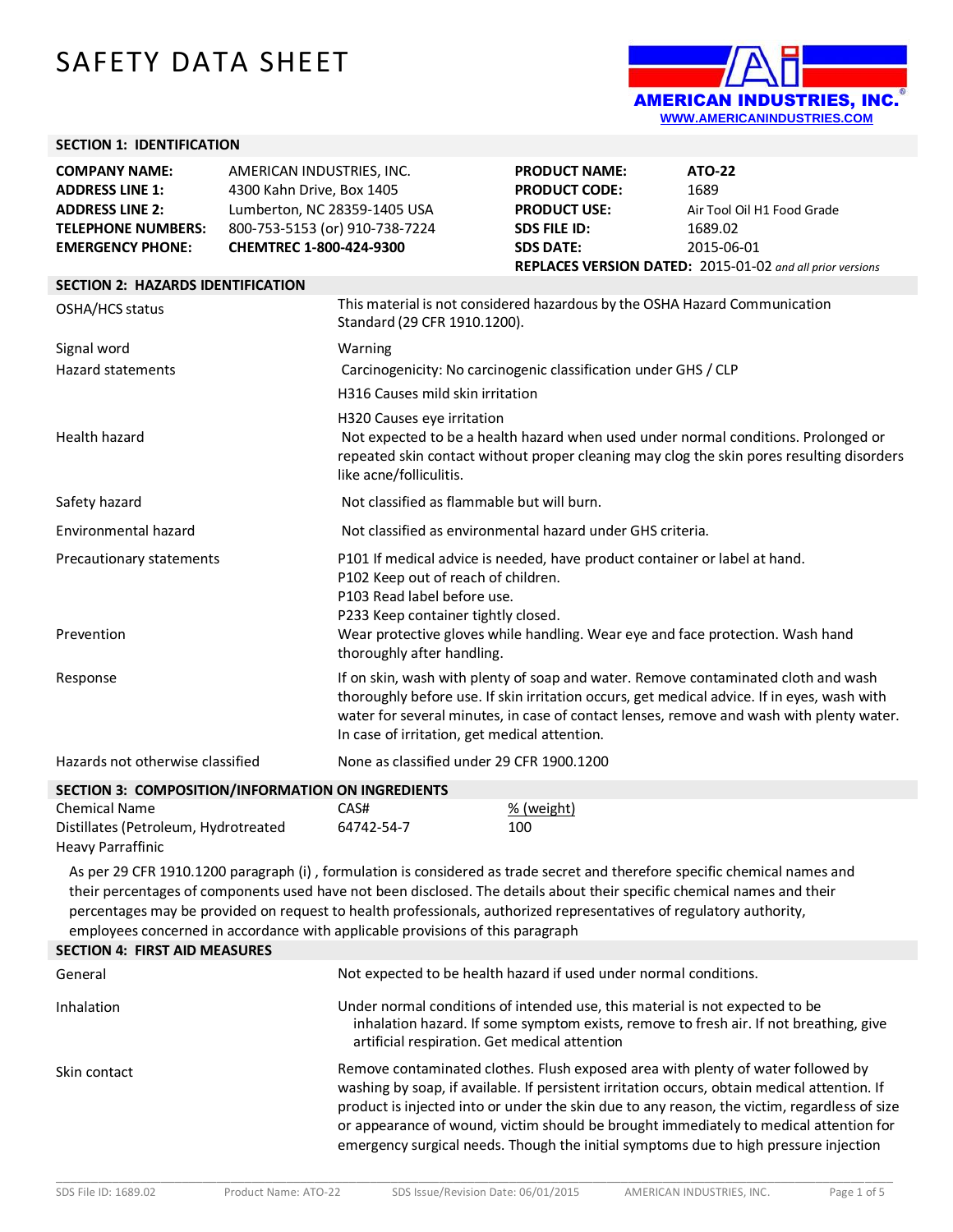|                                                                          | may be minimal / absent, early surgical treatment may significantly reduce the extent of<br>injury.                                                                                                                                                                                                                                                                                                   |
|--------------------------------------------------------------------------|-------------------------------------------------------------------------------------------------------------------------------------------------------------------------------------------------------------------------------------------------------------------------------------------------------------------------------------------------------------------------------------------------------|
| Eye contact                                                              | Immediately flush with large quantities of cool water for at least 15 minutes. Get<br>medical attention.                                                                                                                                                                                                                                                                                              |
| Ingestion                                                                | In general no treatment is necessary unless large quantities are swallowed; however, it<br>is advisable to take medical attention. Do not induce vomiting unless directed by<br>medical personnel. Do not give anything by mouth to an unconscious person.                                                                                                                                            |
| Self-protection of first-aiders                                          | When administering the first aid, ensure that you are wearing the appropriate personal<br>protective equipment according to the incident, injury and surrounding                                                                                                                                                                                                                                      |
| <b>SECTION 5: FIRE-FIGHTING MEASURES</b><br>Suitable extinguishing media | Water Spray (fog), dry chemical, foam, or carbon dioxide, sand to extinguish flames.                                                                                                                                                                                                                                                                                                                  |
|                                                                          |                                                                                                                                                                                                                                                                                                                                                                                                       |
| Unsuitable extinguishing media                                           | Water stream may splash burning liquid and spread fire.                                                                                                                                                                                                                                                                                                                                               |
| Specific hazards arising from the chemical                               | Hazardous combustion product may include a complex mixture of airborne solid and<br>liquid particulates and gases (smoke), carbon monoxide, unidentified inorganic and<br>organic compounds.                                                                                                                                                                                                          |
| Protective equipment and precautions<br>for firefighters                 | Proper protective equipment include chemical resistant gloves to be worn, chemical<br>resistant suit is recommended when large contact with spill product is expected. Self-<br>contained breathing apparatus (SCBA) must be worn when approaching a fire in confined<br>area. Select the fire fighters clothing approved by relevant standard                                                        |
| <b>SECTION 6: ACCIDENTAL RELEASE MEASURES</b>                            |                                                                                                                                                                                                                                                                                                                                                                                                       |
| Personal precautions, protective<br>equipment and emergency procedures   | Fully encapsulating, vapor protective clothing should be worn for spills and leaks with no<br>fire. Do not touch and walk through spill area. Do not touch damaged container or spilled<br>material unless wearing appropriate protective clothing/equipment. Ventilate the closed<br>area.                                                                                                           |
| <b>Emergency procedures</b>                                              | Isolate the spill / leak area in all directions for about 50 meters (150 ft) for liquids and<br>about 25 meters (75 ft.) for solids and semi-solids. Eliminate all ignition sources (no<br>smoking, flares, sparks / flames in close vicinity). Keep unauthorized persons away and<br>ventilate closed space before entering.                                                                         |
| Environmental precautions                                                | Use appropriate measures for containment of spilled material to the environment.<br>Prevent from entering/ spreading to drain, water, river, ditches by using sand, earth,<br>floor dryers or other appropriate barriers.                                                                                                                                                                             |
| Methods and materials for containment<br>and cleaning up                 | Shovel into suitable properly marked container for disposal or reclamation in accordance<br>with local regulations.                                                                                                                                                                                                                                                                                   |
| Reference to other sections                                              | Refer to section 8 - exposure control / personal protection and section 13- disposal<br>considerations.                                                                                                                                                                                                                                                                                               |
| <b>SECTION 7: HANDLING AND STORAGE</b>                                   |                                                                                                                                                                                                                                                                                                                                                                                                       |
| Storage                                                                  | Store the product in well-ventilated area. Keep containers vertical with the lid facing<br>upwards. Do not keep containers horizontal. This product has a natural tendency to bleed<br>oil if not stored properly.                                                                                                                                                                                    |
| <b>General Precautions</b>                                               | Store in well-ventilated area, if risk of vapor inhalation. Use the information in this data<br>sheet as input for risk management arising due to local conditions which help to manage<br>safe handling of this product.                                                                                                                                                                             |
| Precautions for safe handling                                            | Avoid prolonged and repeated contact with skin. Avoid inhaling the vapors/mist. When<br>handling the drums, kegs, pails etc., proper safety shoes, and other protective clothes,<br>safety glasses etc. should be worn. Dispose appropriately any contaminated rags/material<br>as per prevailing local allowable practices. Keep containers in closely tight and, cool and<br>well ventilated areas. |
| Conditions for safe storage, including any<br>incompatibilities          | Keep containers tightly closed in well-ventilated covered areas. Avoid contact with<br>rain or other water sources. Keep the storage place cool preferably <120 °F / <50 °C.<br>Higher temperature may create pressure buildup inside container and chances of<br>container bursting or leakage may occur under extreme conditions. Keep away from<br>other oxidizing and incompatible materials.     |
| Specific End Use (s)                                                     | This material should not be used for any other purpose than the intended use as per                                                                                                                                                                                                                                                                                                                   |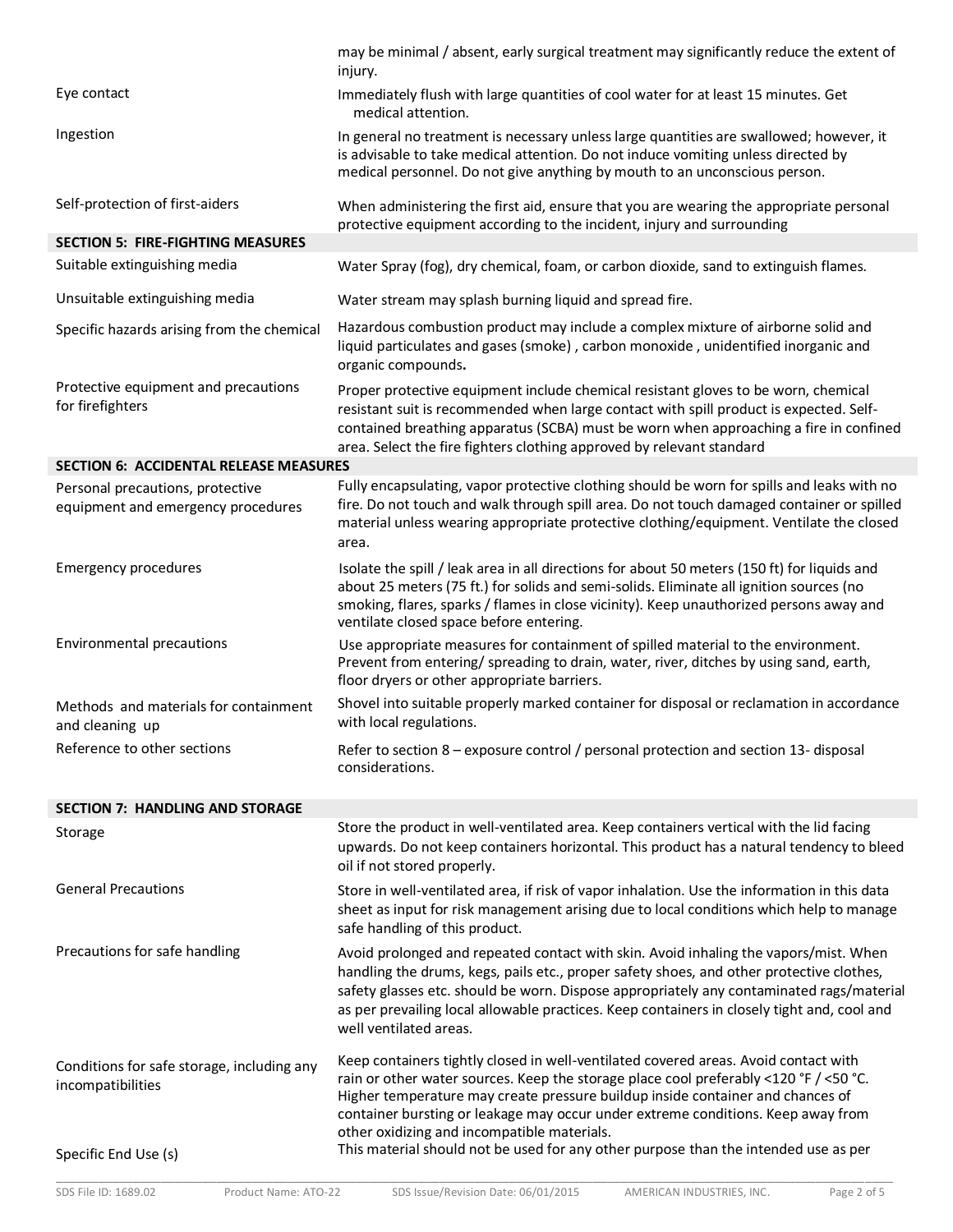## **SECTION 8: EXPOSURE CONTROLS/PERSONAL PROTECTION**

| Material                        | Source       | Type                                                                                                                                                                                   | mg/m3                  |
|---------------------------------|--------------|----------------------------------------------------------------------------------------------------------------------------------------------------------------------------------------|------------------------|
| White mineral oil               | <b>ACGIH</b> | TWA                                                                                                                                                                                    | 5.0 mg/m <sup>3</sup>  |
|                                 |              | <b>STEL</b>                                                                                                                                                                            | 10.0 mg/m <sup>3</sup> |
|                                 | <b>OSHA</b>  | TWA                                                                                                                                                                                    | 5.0 mg/m <sup>3</sup>  |
| Biological exposure index (BEI) |              | No biological limit allocated.                                                                                                                                                         |                        |
| <b>PNEC related information</b> |              | Data not available.                                                                                                                                                                    |                        |
| Monitoring methods              |              | Monitoring of the concentration of substances in the breathing zone of workers or<br>in general workplace may be required to confirm the compliance with local<br>governing authority. |                        |
| Engineering measures/controls   |              | Adequate ventilation systems may be needed to control concentrations of<br>airborne contaminants above permissible threshold applicable limits.                                        |                        |
| Eye/face protection             |              | Wear safety goggles.                                                                                                                                                                   |                        |
| Skin/body protection            |              | Wear safety shoes and protective gloves.                                                                                                                                               |                        |
| Respiratory                     |              | In case of insufficient ventilation, use suitable respiratory equipment.                                                                                                               |                        |
| Environmental exposure controls |              | Minimize release to the environment. Follow best practices for site management and<br>disposal of waste as per local regulations                                                       |                        |

## **SECTION 9: PHYSICAL AND CHEMICAL PROPERTIES**

| Appearance                                  |                                                                                                                                                                                                               |
|---------------------------------------------|---------------------------------------------------------------------------------------------------------------------------------------------------------------------------------------------------------------|
| Physical state                              | Liquid                                                                                                                                                                                                        |
| Color                                       | Colorless                                                                                                                                                                                                     |
| Odor                                        | Slight hydrocarbon                                                                                                                                                                                            |
| Odor Threshold                              | Not available                                                                                                                                                                                                 |
| pH                                          | Not applicable                                                                                                                                                                                                |
| Specific gravity (15°C) (59°F)              | $0.85 - 0.87$                                                                                                                                                                                                 |
| Flash point, COC,                           | 177 - 256°C (351 - 493°F)                                                                                                                                                                                     |
| Lower and upper flammability limits         | Not available                                                                                                                                                                                                 |
| Auto-ignition temperature                   | $324 - 454$ °C (615 - 849°F)                                                                                                                                                                                  |
| VOC, % wt.                                  | Nil                                                                                                                                                                                                           |
| Vapor pressure                              | < 0.1 kPa (< 1 mm Hg) at 40 <sup>o</sup> C (104 <sup>o</sup> F)                                                                                                                                               |
| Viscosity @ $40^{\circ}$ C (104°F), cSt     | 10-100                                                                                                                                                                                                        |
| Pour point                                  | $-10 - 15^{\circ}C (14 - 59^{\circ}F)$                                                                                                                                                                        |
| <b>SECTION 10: STABILITY AND REACTIVITY</b> |                                                                                                                                                                                                               |
| Reactivity                                  | No reactivity is expected under normal conditions of intended use. However, under high<br>temperature or adverse operating conditions thermal / chemical decomposition of the<br>product may be possible      |
| Chemical stability                          | No hazardous reaction is expected under normal conditions of temperature and pressure                                                                                                                         |
| Possibility of hazardous reactions          | Hazardous polymerization is not expected. Reacts with strong oxidizing agents                                                                                                                                 |
| Conditions to avoid                         | Extreme temperature and direct sunlight / heat /flame.                                                                                                                                                        |
| Incompatible materials                      | Strong oxidizing agent.                                                                                                                                                                                       |
| Hazardous decomposition products            | Hazardous decomposition is not expected to form under normal conditions of storage.                                                                                                                           |
| SECTION 11: TOXICOLOGICAL INFORMATION       |                                                                                                                                                                                                               |
| Basis of assessment                         | Information given hereby is based on the components and the toxicology of similar<br>products and the data indicated here are representative of the product as whole rather<br>than for individual components |
| Acute oral toxicity                         | Expected to be low toxicity ; LC/LD 50 > 5000 mg/kg                                                                                                                                                           |
| Acute dermal toxicity                       | Expected to be low toxicity ; LC/LD 50 > 2000 mg/kg                                                                                                                                                           |
| Acute inhalation toxicity                   | Unlikely to be harmful; >5mg/L (as mist)                                                                                                                                                                      |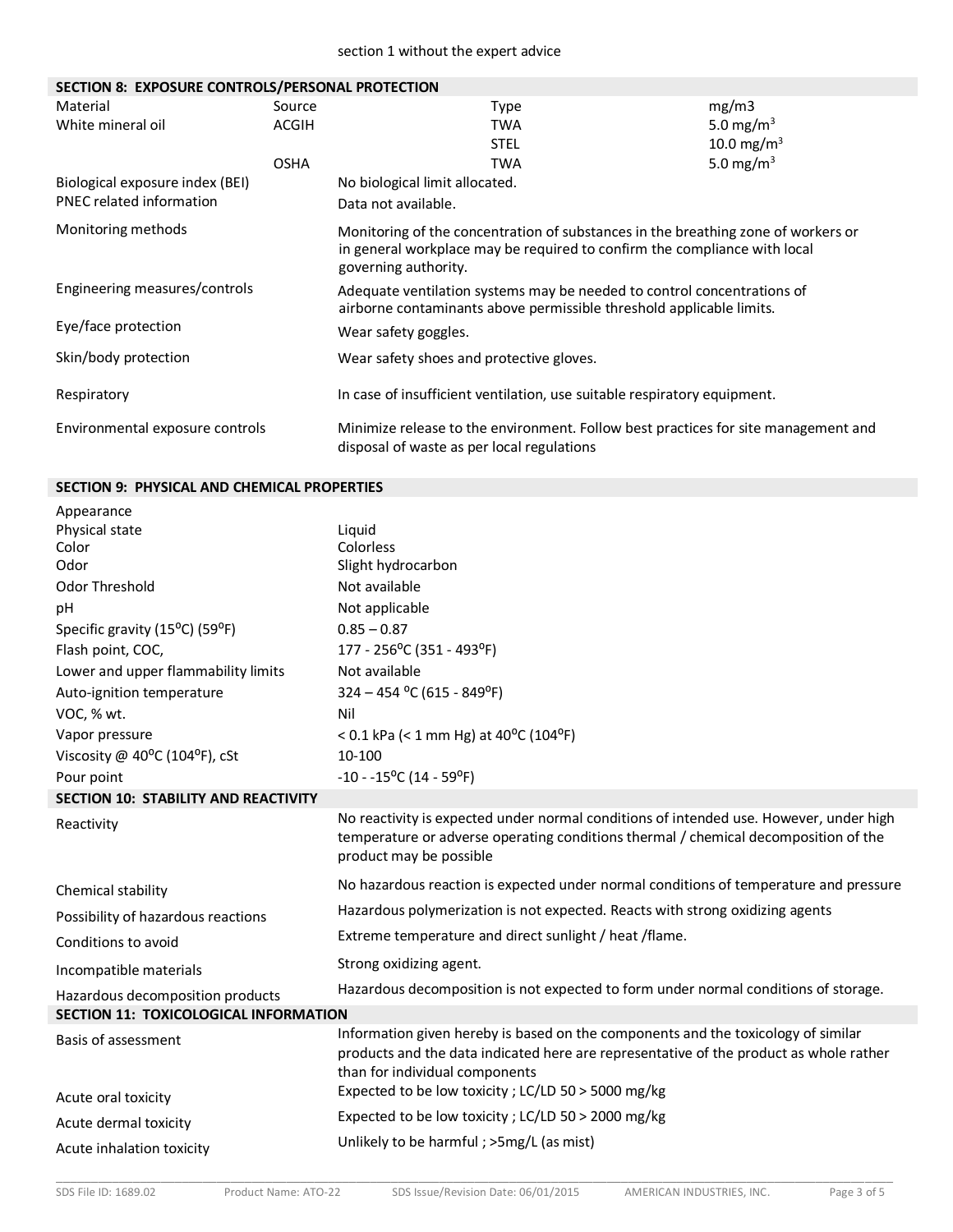| Skin Irritation/Corrosion<br>Serious eye damage/irritation     | Expected to be slightly irritating. Prolonged/repeated contact with skin without adequate<br>cleaning may clog the pores of the skin, may result disorder such as oil acne/folliculitis.<br>Expected to be slightly irritating.                                                                                                                                                                                                                                                              |
|----------------------------------------------------------------|----------------------------------------------------------------------------------------------------------------------------------------------------------------------------------------------------------------------------------------------------------------------------------------------------------------------------------------------------------------------------------------------------------------------------------------------------------------------------------------------|
| Respiratory/skin sensitization<br>Aspiration                   | Not determined.<br>Not expected to be aspiration hazard.                                                                                                                                                                                                                                                                                                                                                                                                                                     |
| Germ cell mutagenicity                                         | Not expected a mutagenic hazard.                                                                                                                                                                                                                                                                                                                                                                                                                                                             |
| Carcinogenicity                                                | Not considered to be carcinogenic as it contain severely refined which are reported to be<br>non-carcinogenic in lab animal studies. The class of oils used in making this product are<br>not classified as carcinogenic by IARC.                                                                                                                                                                                                                                                            |
| <b>SECTION 12: ECOLOGICAL INFORMATION</b>                      |                                                                                                                                                                                                                                                                                                                                                                                                                                                                                              |
| Basis of assessment                                            | Eco-toxicological data has not been determined specifically on this product. The<br>information given herewith is based on the information given on eco-toxicity of<br>components and/or on similar products. the information given here are representative<br>of the product as whole and not as individual components                                                                                                                                                                      |
| Toxicity                                                       | Sparingly soluble mixture in aqueous media. Not toxic to fish but may coat gill structure<br>and cause suffocation if spilled. This product may cause gastrointestinal distress in birds<br>and mammals through ingestion.                                                                                                                                                                                                                                                                   |
| Persistence and degradability                                  | The hydrocarbons in this material are not readily biodegradable, but since they can be<br>degraded by microorganisms, they are regarded as inherently biodegradable.                                                                                                                                                                                                                                                                                                                         |
| Bioaccumulative potential                                      | Log Kow values measured for the hydrocarbon components of this material are greater<br>than 5.3, and therefore regarded as having the potential to bioaccumulate. In practice,<br>metabolic processes may reduce bioconcentration.                                                                                                                                                                                                                                                           |
| Mobility in soil                                               | Volatilization to air is not expected to be a significant fate process due to the low vapor<br>pressure of this material.<br>In water, base oils will float and spread over the surface at a rate dependent upon<br>viscosity. There will be significant removal of hydrocarbons from the water by sediment<br>adsorption. In soil and sediment, hydrocarbon components will show low mobility with<br>adsorption to sediments being the predominant physical process. The main fate process |
|                                                                | is expected to be slow biodegradation of the hydrocarbon constituents in soil and<br>sediment.                                                                                                                                                                                                                                                                                                                                                                                               |
| Other adverse effects                                          | None anticipated.                                                                                                                                                                                                                                                                                                                                                                                                                                                                            |
| <b>SECTION 13: DISPOSAL CONSIDERATIONS</b>                     |                                                                                                                                                                                                                                                                                                                                                                                                                                                                                              |
| Disposal methods                                               | Take expert advice of local regulatory agency for disposing this product.                                                                                                                                                                                                                                                                                                                                                                                                                    |
| Product disposal                                               | Try to minimize the product waste by using best applicable practices. It is the<br>responsibility of the waste generator to evaluate the waste classification and appropriate<br>disposal methodology in accordance with the applicable regulation. Do not dispose in to<br>environment, in drain or in river / ponds / water reservoirs.                                                                                                                                                    |
|                                                                | To be disposed in accordance with local prevailing and allowable regulations                                                                                                                                                                                                                                                                                                                                                                                                                 |
| Container disposal<br><b>SECTION 14: TRANSPORT INFORMATION</b> |                                                                                                                                                                                                                                                                                                                                                                                                                                                                                              |
| US DOT                                                         | Not required.                                                                                                                                                                                                                                                                                                                                                                                                                                                                                |
| Canadian TDG                                                   | Not required.                                                                                                                                                                                                                                                                                                                                                                                                                                                                                |
| European                                                       | Not required.                                                                                                                                                                                                                                                                                                                                                                                                                                                                                |
| ADR, IMDG, IATA-DGR                                            | Not classified as hazardous product for land, sea and air transport.                                                                                                                                                                                                                                                                                                                                                                                                                         |
| <b>SECTION 15: REGULATORY INFORMATION</b>                      |                                                                                                                                                                                                                                                                                                                                                                                                                                                                                              |
| OSHA Hazard Communication Standard                             | This material is not considered hazardous in accordance with OSHA HAzCom 2012, 29<br>CFR 1910.1200.                                                                                                                                                                                                                                                                                                                                                                                          |
| US inventory list                                              | All components are listed or exempted. (TSCA 8b)                                                                                                                                                                                                                                                                                                                                                                                                                                             |
| SARA 302/304<br>SARA 311/312                                   | No products were found.                                                                                                                                                                                                                                                                                                                                                                                                                                                                      |
| SARA 313 Toxic Release Inventory<br>California Prop 65         | This material contains no chemicals subject to the supplier notification requirements of<br>the SARA 313 Toxic Release Program<br>No products were found                                                                                                                                                                                                                                                                                                                                     |